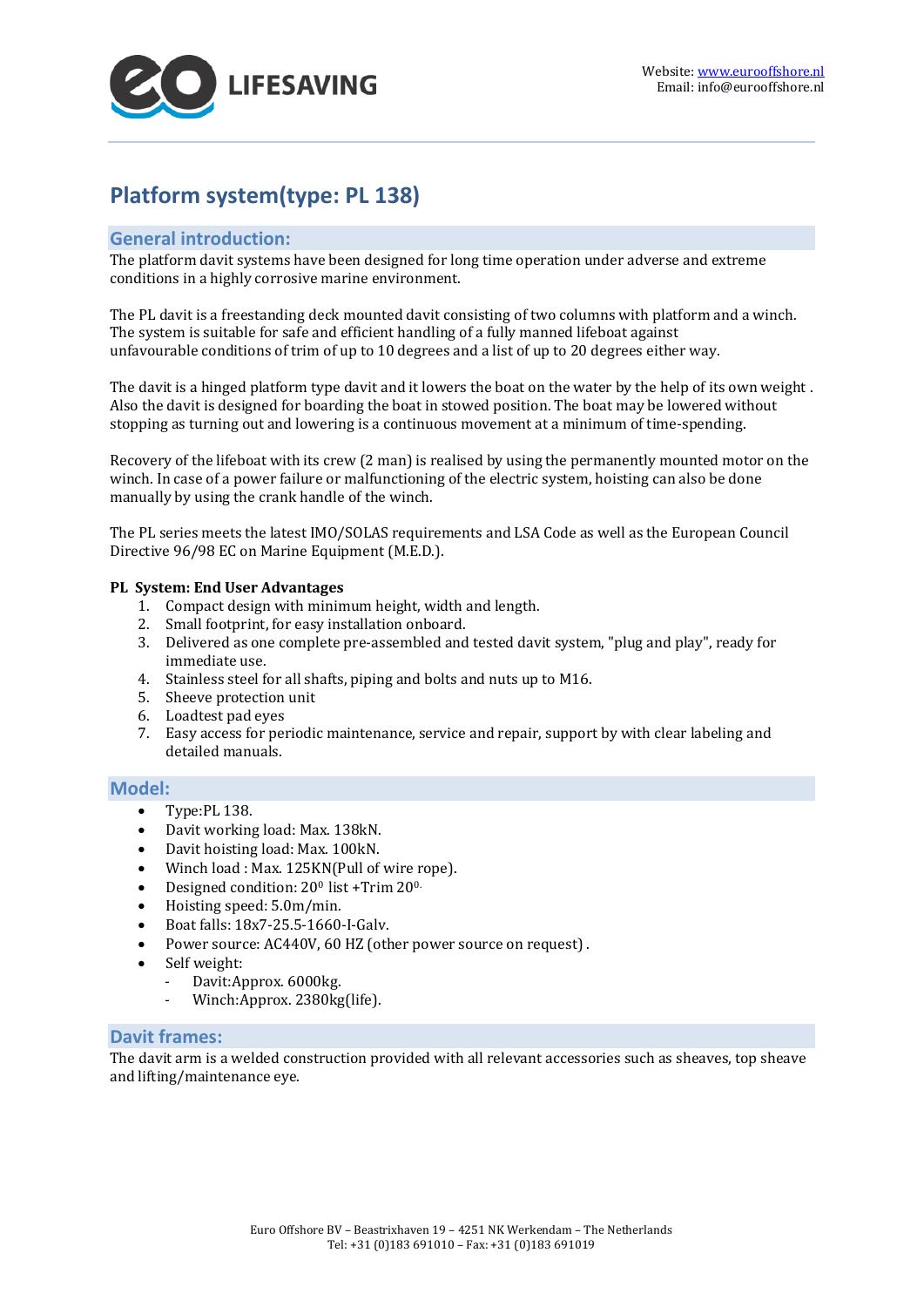

## **Winch:**

Each davit will be supplied with an electric driven winch. The winch is a standard item and consists of the following main components;<br>
• Closed gear casing:

- Closed gear casing;
- Built-on electric motor;
- Double winch drum with separate section for remote control wire;
- Speed reducer gear (conventional gear train);
- Centrifugal brake unit for gravity lowering;
- Stop brake of the "dead-man" type;
- Manual cranking gear with safety device;

#### **Accessoires:**

Each davit system will be supplied with the following accessories:

#### **Electric controls**

- Limit switch of davit. (2 pieces).
- Limit switch of winch (1 piece).
- Remote control device.
- Stut and boat support.
- All necessary wire.
- Powerbox

#### **Wire rope**

• Galvanised non-rotating steel wire rope provided with thimble at one end and of sufficient length for lowering the rescue boat into the water;

#### **Remote control parts**

- Stainless steel remote control wire of sufficient length;
- Handgrip for operating from within the lifeboat;<br>• Remote control sheaves:
- Remote control sheaves;

## **Optional accessoires:**

The following accessories are to be seen as non-standard but can be supplied optionally:

- Gear oil
- Performing on-board test
- The davit is dismantled for shipment and needs to be installed on deck.
- Ladder.

## **Conservation:**

Unless agreed otherwise, all steelwork will be shot blasted to SA 2,5 and coated with one layer of 2 component epoxy primer. Dry film thickness 60-80 microns. This conservation is not suitable for outdoor storage for a long period of time.

#### **Spare parts:**

Upon request a separate offer for the supply of spare parts can be prepared. A detailed spare parts list with drawings is included in the instruction manual.

## **Instruction manual:**

The davit is supplied with 3 sets of instruction/operation and maintenance manuals in the English language. The manual contains all required information for installation, start-up, operation, maintenance and spare parts. A set of arrangement drawings, diagrams and part drawings is included.